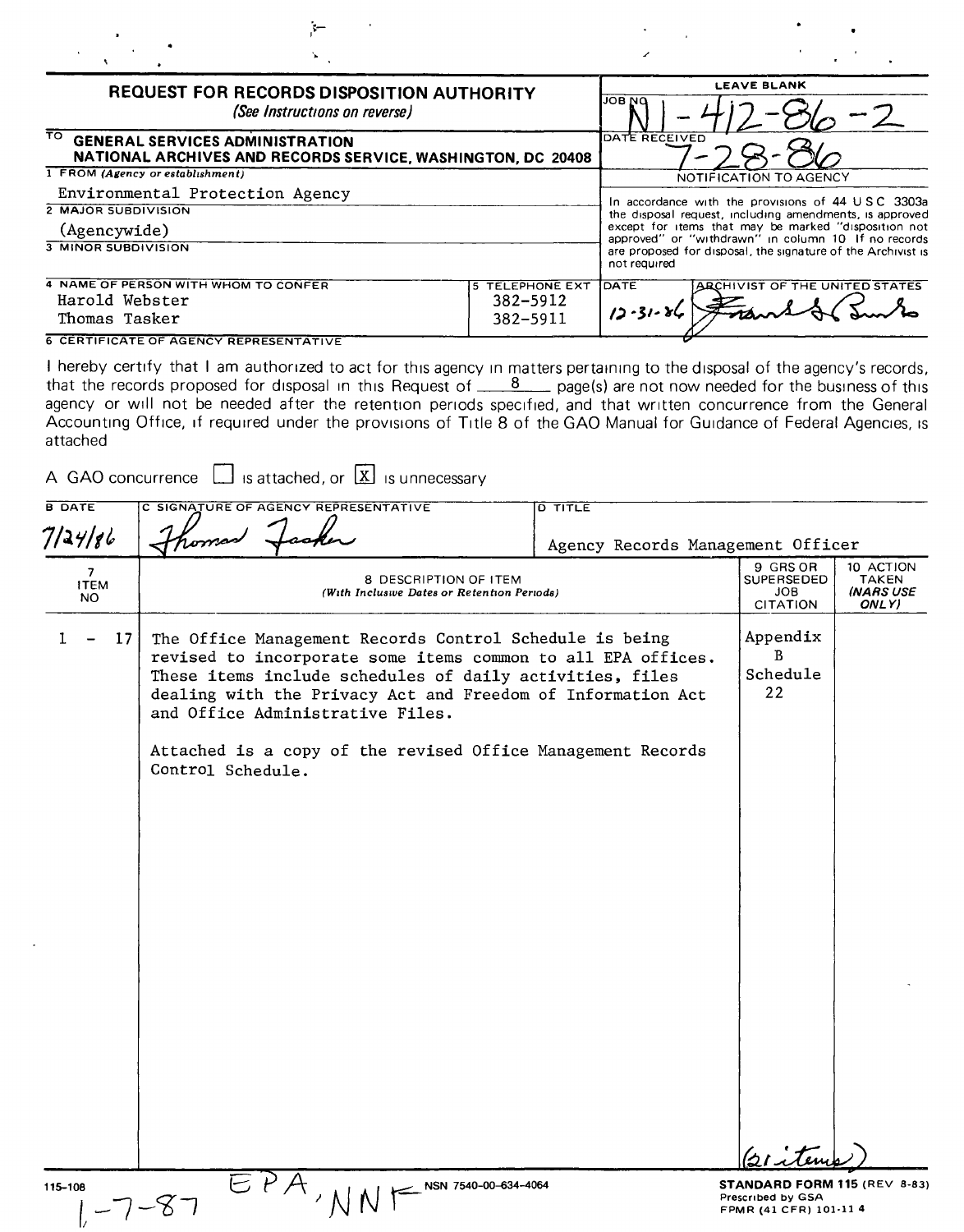$\int_{\mathbb{R}^n}^{p+1} \frac{1}{p} \, \frac{1}{p}$ 

 $\mathbb{R}^2$ 

 $\stackrel{\rightarrow}{\leftarrow}$ 

|                | U.S. ENVIRONMENTAL PROTECTION AGENCY-RECORDS CONTROL SCHEDULES |                                                                                                                                                                                                                                                                                                                                                                                                                                                                                                                                                                                                                                                                                                                                                                                                                                                                                                                                                                                                                                                                                                                                                                                                                                                                                                                                                                  |                                                                                                                                                                                                                                   | SCHED NO                                                   |
|----------------|----------------------------------------------------------------|------------------------------------------------------------------------------------------------------------------------------------------------------------------------------------------------------------------------------------------------------------------------------------------------------------------------------------------------------------------------------------------------------------------------------------------------------------------------------------------------------------------------------------------------------------------------------------------------------------------------------------------------------------------------------------------------------------------------------------------------------------------------------------------------------------------------------------------------------------------------------------------------------------------------------------------------------------------------------------------------------------------------------------------------------------------------------------------------------------------------------------------------------------------------------------------------------------------------------------------------------------------------------------------------------------------------------------------------------------------|-----------------------------------------------------------------------------------------------------------------------------------------------------------------------------------------------------------------------------------|------------------------------------------------------------|
|                |                                                                | TITLE OF SCHEDULE                                                                                                                                                                                                                                                                                                                                                                                                                                                                                                                                                                                                                                                                                                                                                                                                                                                                                                                                                                                                                                                                                                                                                                                                                                                                                                                                                | COVERAGE OF SCHEDULE                                                                                                                                                                                                              |                                                            |
|                |                                                                | OFFICE MANAGEMENT RECORDS                                                                                                                                                                                                                                                                                                                                                                                                                                                                                                                                                                                                                                                                                                                                                                                                                                                                                                                                                                                                                                                                                                                                                                                                                                                                                                                                        | AGENCYWIDE                                                                                                                                                                                                                        |                                                            |
|                | <b>ITEM</b><br>NO.                                             | NAME AND DESCRIPTION OF RECORD/FILE                                                                                                                                                                                                                                                                                                                                                                                                                                                                                                                                                                                                                                                                                                                                                                                                                                                                                                                                                                                                                                                                                                                                                                                                                                                                                                                              | RETENTION PERIOD AND DISPOSITION                                                                                                                                                                                                  |                                                            |
| ,<br>$\bullet$ | 1.<br>$\lambda$ .                                              | Office Administrative Files. Records accumulated by<br>individual offices that relate to the internal<br>administration or housekeeping activities of the office<br>rather than the tunctions for which the ottice exists.<br>In general, these records relate to the office organi-<br>zation, statting, procedures and communications; the<br>expenditure of funds, including budget papers, and<br>the use of office space and utilities. They may<br>include copies of internal activity and workload<br>reports (including work progress, statistical and<br>narrative reports which are prepared in the office<br>and torwarded to higher levels) and other materials<br>that do not serve as official documentation of the<br>programs ot the office. Note: This schedule item<br>is not applicable to the record copies of organi-<br>zational charts, tunctional statements and related<br>records that document the essential organization,<br>statting and procedures of EPA.<br>Schedules of Daily Activities. Consist of calendars,<br>appointment books, schedules, logs, diaries and other<br>records documenting meetings, appointments, telephone<br>calls, trips, visits and other activities of Federal<br>employees while serving in an official capacity.<br>Materials determined to be "personal records" are<br>not covered by this item. | Retention: See Disposition<br>Disposition: Destroy when 2 years old or<br>when no longer needed, whichever is sooner.                                                                                                             | <b>ORDS</b><br><b>MANAGE</b><br>졺<br>$\mathbf{z}$<br>WANUA |
|                |                                                                | a. Records containing substantive information<br>retating to the otticial activities of high level<br>officials, the substance of which has not been<br>incorporated into memoranda, reports, correspondence<br>or other records included in the official files.<br>(High level officials include the Administrator,<br>Deputy Administrator, Assistant Administrators,<br>Associate Administrators, Regional Administrators,<br>Laboratory Directors, Office Directors, Staff<br>Directors and Statf Assistant to the afore-<br>mentioned officials such as special assistants,<br>confidential assistants and administrative<br>assistants.)                                                                                                                                                                                                                                                                                                                                                                                                                                                                                                                                                                                                                                                                                                                   | Retention: See Disposition<br>leaves office<br>Disposition: Break file when official/and<br>offer records to the National Archives. If<br>the offer is not accepted, destroy the records<br>6 years after the offer is rejected.* |                                                            |

 $\frac{1}{1}$ 

 $\overline{a}$ 

m<br>C g えき かんじょう かんじょう かんじょう かんごう かんごう かんごう おおし かんごう かんこう かんこう かんこう かんこう かんこう こうしゅう かんこう しゅうしゅう こうしゃ ð *V>*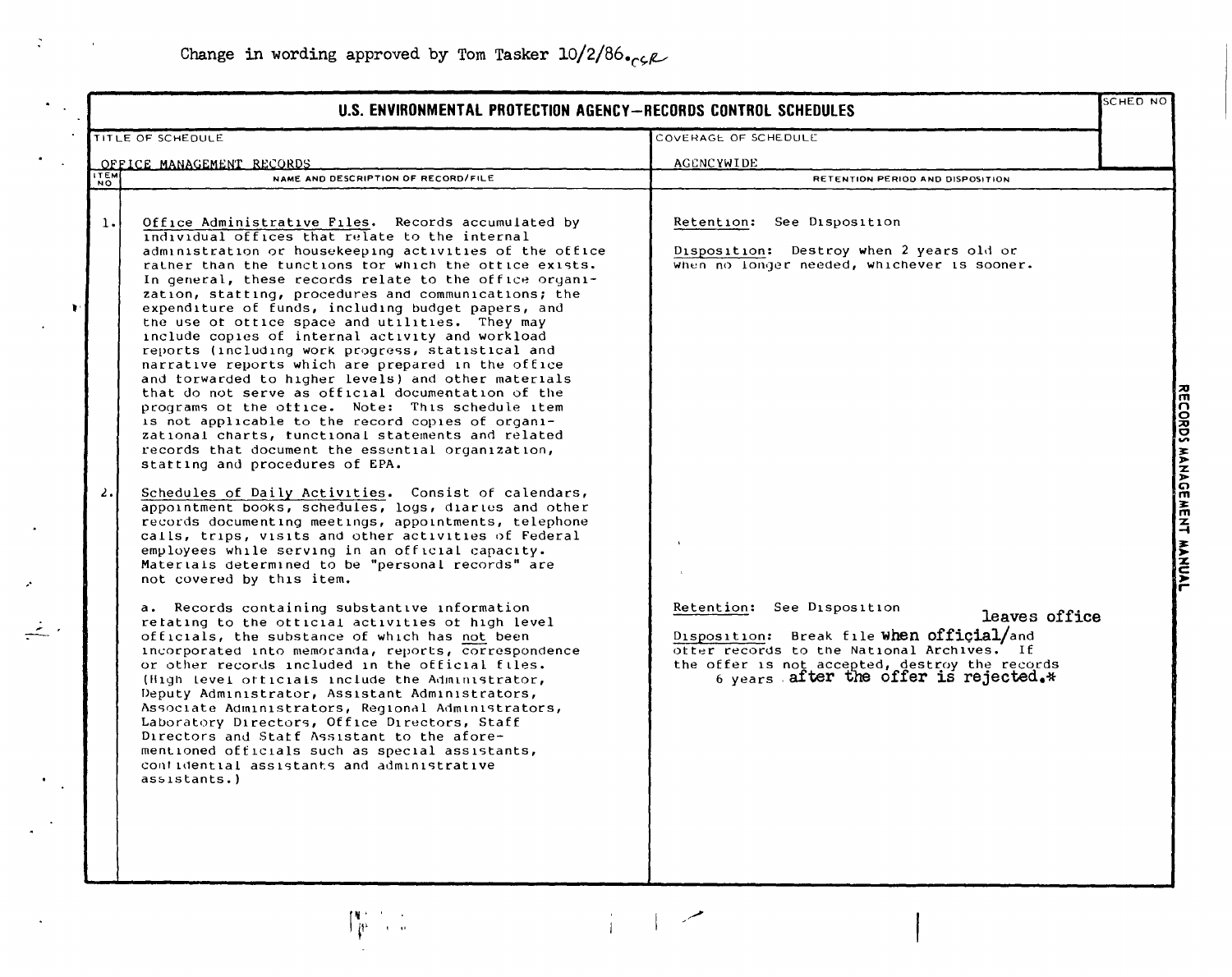| U.S. ENVIRONMENTAL PROTECTION AGENCY-RECORDS CONTROL SCHEDULES                                                                                                                                                                                                                                                                                                                                                                                                                                                                                                                                                                                                                                                                                                                                                                                                                                                                                                                                                                                                                                                                                                                                                                                                                             |                                                                                                                                                                                                                                                                                                                                                                                                                                                                                                                                                                                                                                                                                             | SCHED NO                  |
|--------------------------------------------------------------------------------------------------------------------------------------------------------------------------------------------------------------------------------------------------------------------------------------------------------------------------------------------------------------------------------------------------------------------------------------------------------------------------------------------------------------------------------------------------------------------------------------------------------------------------------------------------------------------------------------------------------------------------------------------------------------------------------------------------------------------------------------------------------------------------------------------------------------------------------------------------------------------------------------------------------------------------------------------------------------------------------------------------------------------------------------------------------------------------------------------------------------------------------------------------------------------------------------------|---------------------------------------------------------------------------------------------------------------------------------------------------------------------------------------------------------------------------------------------------------------------------------------------------------------------------------------------------------------------------------------------------------------------------------------------------------------------------------------------------------------------------------------------------------------------------------------------------------------------------------------------------------------------------------------------|---------------------------|
| TITLE OF SCHEDULE                                                                                                                                                                                                                                                                                                                                                                                                                                                                                                                                                                                                                                                                                                                                                                                                                                                                                                                                                                                                                                                                                                                                                                                                                                                                          | COVERAGE OF SCHEDULE                                                                                                                                                                                                                                                                                                                                                                                                                                                                                                                                                                                                                                                                        |                           |
| OFFICE MANAGEMENT RECORDS                                                                                                                                                                                                                                                                                                                                                                                                                                                                                                                                                                                                                                                                                                                                                                                                                                                                                                                                                                                                                                                                                                                                                                                                                                                                  | AGENCYWIDE                                                                                                                                                                                                                                                                                                                                                                                                                                                                                                                                                                                                                                                                                  |                           |
| <b>THEM</b><br>NAME AND DESCRIPTION OF RECORD/FILE                                                                                                                                                                                                                                                                                                                                                                                                                                                                                                                                                                                                                                                                                                                                                                                                                                                                                                                                                                                                                                                                                                                                                                                                                                         | RETENTION PERIOD AND DISPOSITION                                                                                                                                                                                                                                                                                                                                                                                                                                                                                                                                                                                                                                                            |                           |
| b. Records of other than high level Federal employees<br>as defined in "a" above containing substantive infor-<br>mation relating to official activities, the substance<br>ot which has not been incorporated into official files.<br>c. Routine materials containing no substantive<br>information regarding the daily activities of other<br>than high level officials as defined in "a" above<br>and records of all Federal employees containing<br>substantive information, the substance of which<br>has been incorporated into official files.<br>Privacy Act Requests Files. Files created in response<br>3.<br>to requests trom individuals to gain access to their<br>records or to any information in the records pertaining<br>to them, as provided for under 5 U.S.C. 552a(d)(1).<br>Includes original request, copy of reply and all<br>related supporting documents, which may include a<br>copy of the records requested but does not contain the<br>otticial tile of records requested.<br>a. Granting access to all the requested records.<br>b. Responding to requests tor nonexistent records,<br>to requesters who provide inadequate descriptions and<br>to those who tail to pay agency reproduction fees.<br>(1) Requests not appealed.<br>$(2)$ Requests appealed. | Retention: Retain 2 years.<br>Disposition: Break file at end of year. Keep<br>in office for 2 years, then destroy.<br>Retention: See Disposition.<br>Disposition: Destroy when no longer needed.<br>Retention: Retain 2 years.<br>Disposition: Break file at end of year.<br>Keep<br>in office for 2 years, then destroy.<br>Retention: Retain 2 years.<br>Keep<br>Disposition: Break tile at end of year.<br>in office for 2 years, then destroy.<br>Retention: See Disposition<br>Disposition: Dispose of in accordance with<br>the approved disposition instructions for<br>related subject individual's record or 3 years<br>atter tinal adjudication by courts, whichever<br>is later. | RECORDS MANAGEMENT MANUAL |

g ₹, o.,.  $\tilde{\mathbf{z}}$ z,..  $\tilde{\bm{\Omega}}$ m ~ m z -I ~,.. :z: c:

 $\Lambda$ 

 $\ddot{\phantom{1}}$ 

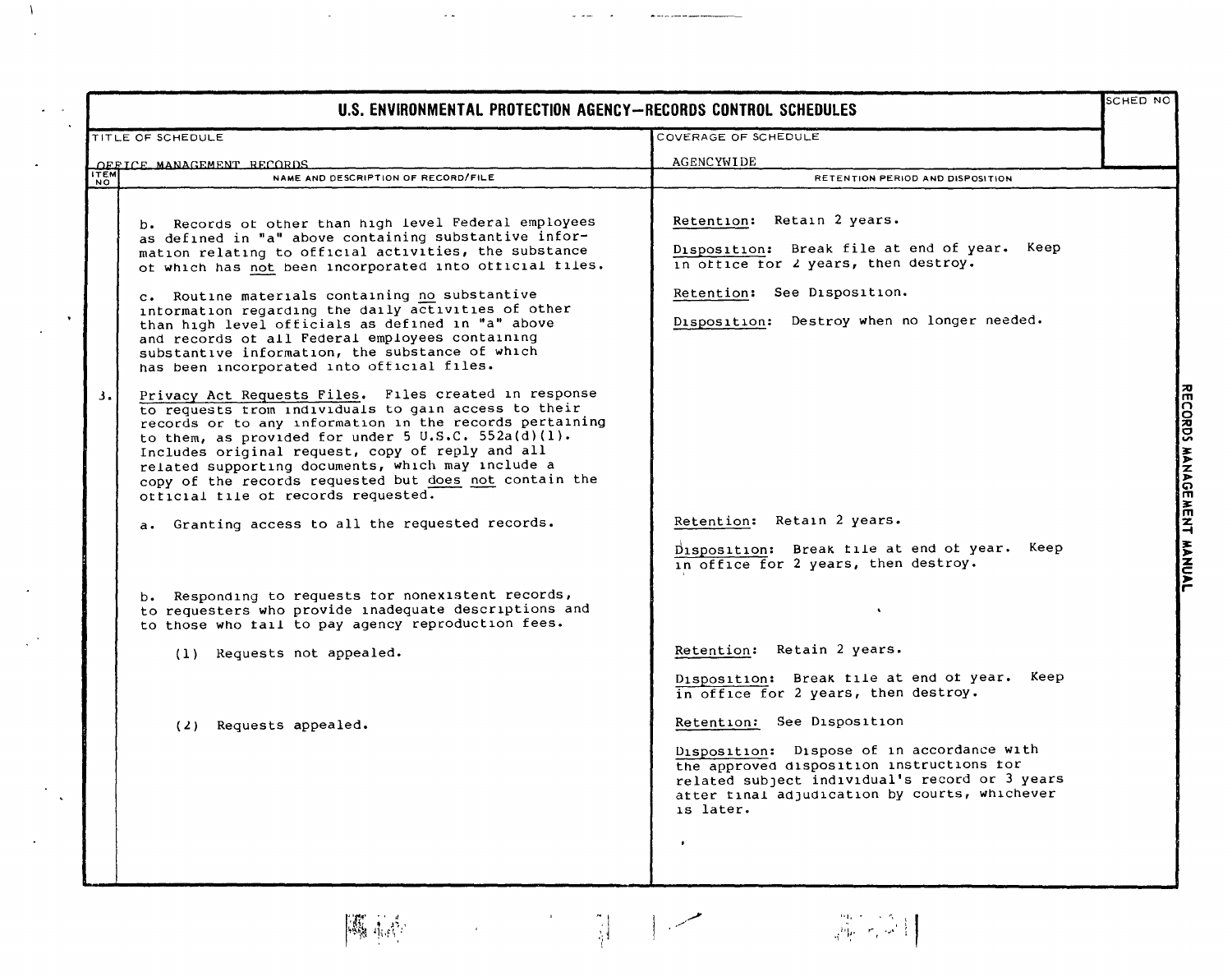|                   | U.S. ENVIRONMENTAL PROTECTION AGENCY-RECORDS CONTROL SCHEDULES                                                                                                                                                                                                                                                                                                                                                                                                                                                                                                                                                                      |                                                                                                                                                                                                                                                                                                                     |  |  |  |
|-------------------|-------------------------------------------------------------------------------------------------------------------------------------------------------------------------------------------------------------------------------------------------------------------------------------------------------------------------------------------------------------------------------------------------------------------------------------------------------------------------------------------------------------------------------------------------------------------------------------------------------------------------------------|---------------------------------------------------------------------------------------------------------------------------------------------------------------------------------------------------------------------------------------------------------------------------------------------------------------------|--|--|--|
| TITLE OF SCHEDULE |                                                                                                                                                                                                                                                                                                                                                                                                                                                                                                                                                                                                                                     | COVERAGE OF SCHEDULE                                                                                                                                                                                                                                                                                                |  |  |  |
|                   | OFFICE MANAGEMENT RECORDS                                                                                                                                                                                                                                                                                                                                                                                                                                                                                                                                                                                                           | AGENCYWIDE                                                                                                                                                                                                                                                                                                          |  |  |  |
| NO                | NAME AND DESCRIPTION OF RECORD/FILE                                                                                                                                                                                                                                                                                                                                                                                                                                                                                                                                                                                                 | RETENTION PERIOD AND DISPOSITION                                                                                                                                                                                                                                                                                    |  |  |  |
|                   | c. Denying access to all or part of the records<br>requested.<br>(1) Requests not appealed.                                                                                                                                                                                                                                                                                                                                                                                                                                                                                                                                         | Retention: Retain 5 years.                                                                                                                                                                                                                                                                                          |  |  |  |
|                   | (2) Requests appealed.                                                                                                                                                                                                                                                                                                                                                                                                                                                                                                                                                                                                              | Disposition: Break tile at end of year. Keep<br>in office for 5 years, then destroy.<br>Retention: See Disposition<br>Disposition: Dispose of in accordance with the<br>approved disposition instructions for related<br>subject individual's record or 3 years after<br>tinal adjudication by courts, whichever is |  |  |  |
| 4.                | Privacy Act Amendment Case Files. Includes records<br>relating to an individual's request to amend a record<br>pertaining to that individual as provided for under<br>5 U.S.C. 552a(d)(2), to the individual's request for<br>a review of the Agency's refusal of the individual's<br>request to amend a record as provided for under 552a<br>$(d)$ (3) and to any civil action brought by the<br>individual against EPA as provided under 5 U.S.C.<br>$552a(q)$ .<br>a. Requests to amend agreed to by EPA. Includes<br>individual's requests to amend and/or review refusal<br>to amend, copies of replies and related materials. | later.<br>$\mathbf{1}$<br>Retention: See Disposition<br>Disposition: Dispose of in accordance with<br>the approved disposition instructions for the<br>related subject individual's record or 4<br>years after agreement to amend, whichever is<br>later.                                                           |  |  |  |
|                   | b. Requests to amend retused by EPA. Includes<br>individual's request to amend and to review refusal<br>to amend, copies of replies, statement of disagreement,<br>justitication for refusal to amend a record and related<br>materials.                                                                                                                                                                                                                                                                                                                                                                                            | Retention: See Disposition<br>Disposition: Dispose of in accordance with<br>the approved disposition instructions for the<br>related subject individual's record, 4 years<br>atter final determination or 3 years after<br>final adjudication by courts, whichever is<br>later.                                     |  |  |  |
|                   | 風候感                                                                                                                                                                                                                                                                                                                                                                                                                                                                                                                                                                                                                                 | لمسر<br>$\mathbb{F}_{\geq 0}$<br>ř.                                                                                                                                                                                                                                                                                 |  |  |  |

 $\ddot{\phantom{a}}$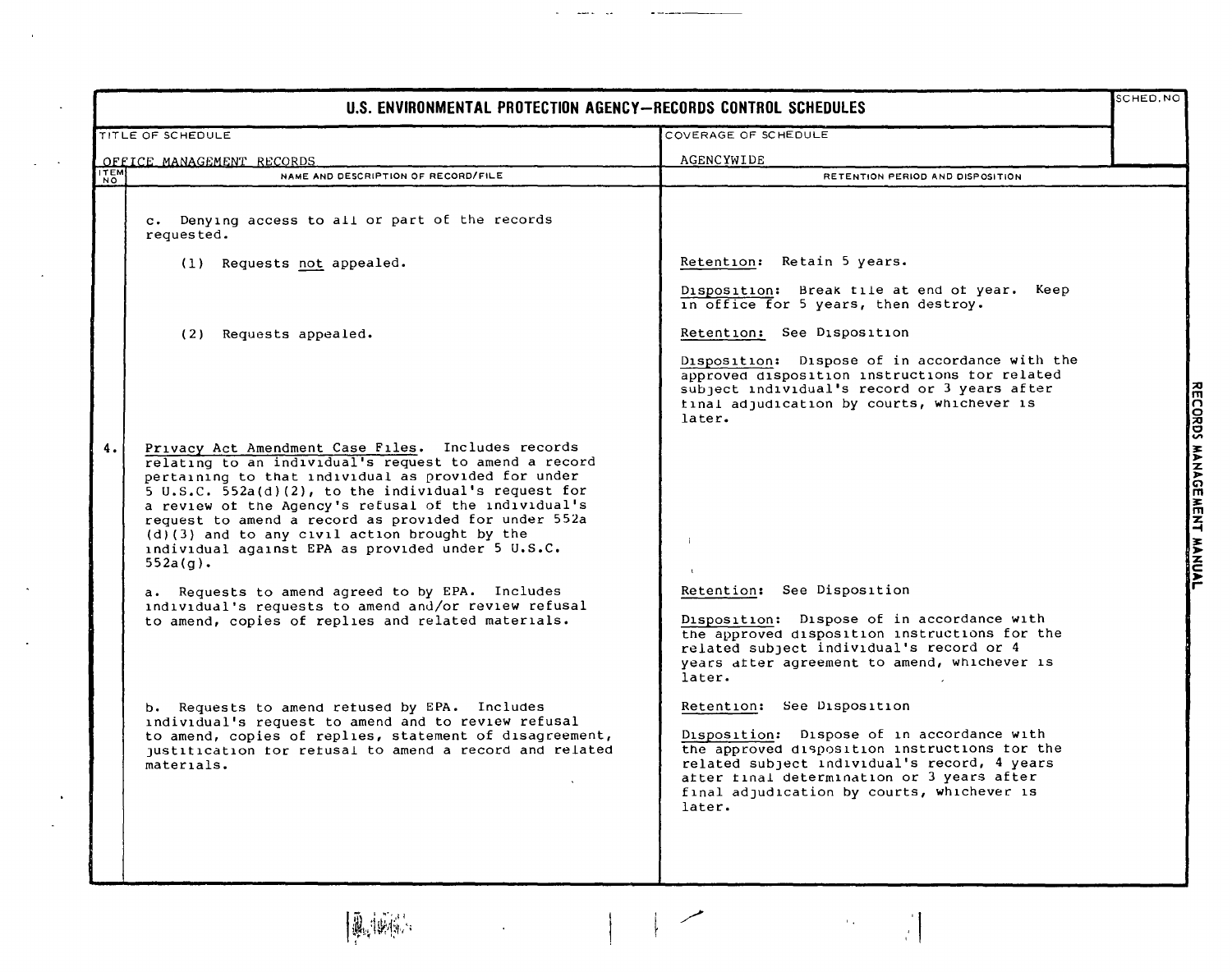| U.S. ENVIRONMENTAL PROTECTION AGENCY-RECORDS CONTROL SCHEDULES |                                                                                                                                                                                                                                                                                                                                                                                                                                             |                                                                                                                                                                                                                                                                    | SCHED NO                     |
|----------------------------------------------------------------|---------------------------------------------------------------------------------------------------------------------------------------------------------------------------------------------------------------------------------------------------------------------------------------------------------------------------------------------------------------------------------------------------------------------------------------------|--------------------------------------------------------------------------------------------------------------------------------------------------------------------------------------------------------------------------------------------------------------------|------------------------------|
| COVERAGE OF SCHEDULE<br>TITLE OF SCHEDULE                      |                                                                                                                                                                                                                                                                                                                                                                                                                                             |                                                                                                                                                                                                                                                                    |                              |
| OFFICE MANAGEMENT RECORDS                                      |                                                                                                                                                                                                                                                                                                                                                                                                                                             | AGENCYWIDE                                                                                                                                                                                                                                                         |                              |
| <b>ITEM</b>                                                    | NAME AND DESCRIPTION OF RECORD/FILE                                                                                                                                                                                                                                                                                                                                                                                                         | RETENTION PERIOD AND DISPOSITION                                                                                                                                                                                                                                   |                              |
| 5.1                                                            | Privacy Act Accounting of Disclosure Files. Files<br>maintained under the provisions of 5 U.S.C. 552a(2)<br>for an accurate accounting of the date, nature and<br>purpose ot each disclosure ot a record to any person<br>or to another agency, including forms for showing<br>the subject individual's name, requestor's name and<br>address, purpose and date of disclosure and proof<br>of subject individual's consent when applicable. | Retention: See Disposition<br>Disposition: Dispose of in accordance with<br>the approved disposition instructions for the<br>related subject individual's records or 5<br>years atter the disclosure tor which the<br>accountability was made, whichever is later. |                              |
| 6.                                                             | Privacy Act Control Files.<br>Includes records<br>maintained tor control purposes in responding to<br>requests, including logs, registers and similar<br>records listing date, nature of request and<br>name and address of requestor.                                                                                                                                                                                                      |                                                                                                                                                                                                                                                                    |                              |
|                                                                | a. Log, Register or Listings.                                                                                                                                                                                                                                                                                                                                                                                                               | Retention: Retain 5 years.                                                                                                                                                                                                                                         |                              |
|                                                                |                                                                                                                                                                                                                                                                                                                                                                                                                                             | Disposition: Break tiles at end of year. Keep<br>in office for 5 years, then destroy.                                                                                                                                                                              | <b>RECORDS MANAGE</b>        |
|                                                                | Other Files.<br>ь.                                                                                                                                                                                                                                                                                                                                                                                                                          | Retention: See Dispositon                                                                                                                                                                                                                                          |                              |
|                                                                |                                                                                                                                                                                                                                                                                                                                                                                                                                             | Disposition: Destroy 5 years after final<br>action by EPA or final adjudication by courts,<br>whichever is later.                                                                                                                                                  | <b>MENT</b><br><b>HANNAL</b> |
| 7.                                                             | Freedom of Information Act (FOIA) Request File.<br>Includes copies of incoming requests for information<br>under the Freedom of Information Act, copies of the<br>replies and copies of any intra-agency memoranda<br>concerning the request. Files contain correspondence<br>and supporting document but does not include copy of<br>the document requested.                                                                               |                                                                                                                                                                                                                                                                    |                              |

 $\mathbb{Z}^2$ 

 $\sim$ 

 $\ddot{\phantom{a}}$ 

 $\sim$   $\sim$  $\ddot{\phantom{a}}$ 

 $\alpha$ 

 $\langle \cdot \rangle$ 

 $\bar{\star}$ 

 $\sim$ 

معسر

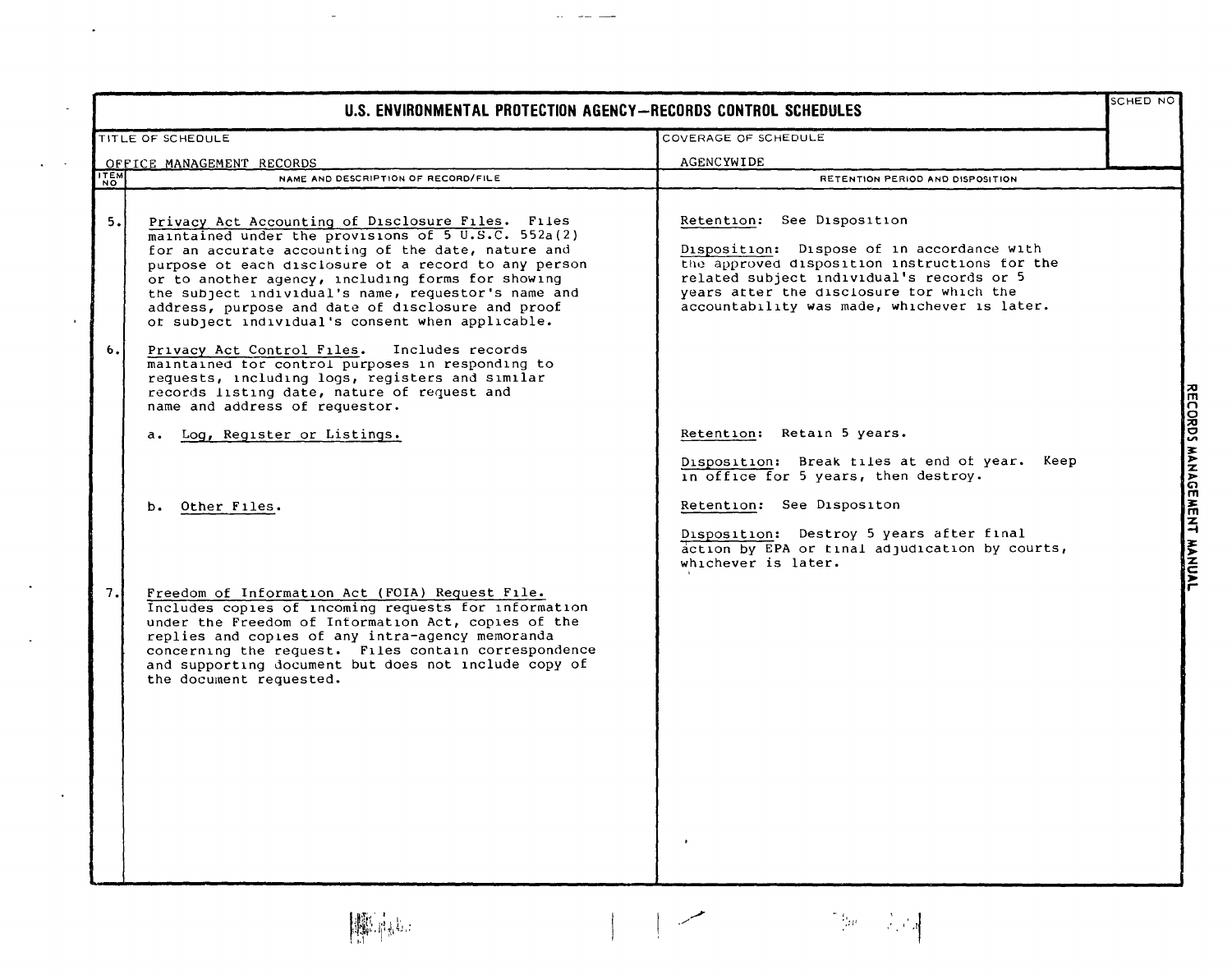|                    | U.S. ENVIRONMENTAL PROTECTION AGENCY-RECORDS CONTROL SCHEDULES                                                                                                                                                                                                                                            |                                                                                                                                                                                      |                           |
|--------------------|-----------------------------------------------------------------------------------------------------------------------------------------------------------------------------------------------------------------------------------------------------------------------------------------------------------|--------------------------------------------------------------------------------------------------------------------------------------------------------------------------------------|---------------------------|
|                    | COVERAGE OF SCHEDULE<br><b>TITLE OF SCHEDULE</b>                                                                                                                                                                                                                                                          |                                                                                                                                                                                      |                           |
|                    | OFFICE MANAGEMENT RECORDS                                                                                                                                                                                                                                                                                 | AGENCYWIDE                                                                                                                                                                           |                           |
| ітемі<br><b>NO</b> | NAME AND DESCRIPTION OF RECORD/FILE                                                                                                                                                                                                                                                                       | RETENTION PERIOD AND DISPOSITION                                                                                                                                                     |                           |
|                    | a. Granting access to all the requested records.                                                                                                                                                                                                                                                          | Retention: Retain 2 years.<br>Disposition: Break file at end of year. Keep<br>in office for 2 years, then destroy.                                                                   |                           |
|                    | b. Responding to requests for nonexistent records;<br>to requestors who provide inadequate descriptions and<br>to those who fail to pay agency reproduction fees.                                                                                                                                         |                                                                                                                                                                                      |                           |
|                    | (1) Request not appealed.                                                                                                                                                                                                                                                                                 | Retention: Retain 2 years.                                                                                                                                                           |                           |
|                    | (2) Request appealed.                                                                                                                                                                                                                                                                                     | Disposition: Break file at end of year.<br>Keep<br>in office for 2 years, then destroy.<br>Retention: See Disposition                                                                |                           |
|                    |                                                                                                                                                                                                                                                                                                           | Disposition: Destroy Y years after final deter-<br>mination by agency or 3 years after final<br>adjudication by courts, whichever is later.<br>(See Appendix C, Schedule 4, Item 4). | RECORDS MANAGEMENT MANUAL |
|                    | Other Copies.<br>$\mathbf{c}$ .                                                                                                                                                                                                                                                                           | Retention: Retain 1 year.                                                                                                                                                            |                           |
|                    |                                                                                                                                                                                                                                                                                                           | Disposition: Break file at end of year. Keep<br>in office for 1 year, then destroy.                                                                                                  |                           |
| 8.                 | FOIA Control Files. Includes logbooks and other records<br>used for control purposes which show the receipt date,<br>date of reply, office of referral, payment receipt,<br>nature and purpose of request, name and address of<br>requestor and other processing information concerning<br>FOIA requests. |                                                                                                                                                                                      |                           |
|                    | a. Logbooks, registers or listing.                                                                                                                                                                                                                                                                        | Retention: Retain 5 years.                                                                                                                                                           |                           |
|                    |                                                                                                                                                                                                                                                                                                           | Disposition: Break file at end of year.<br>Keep<br>in office for b years, then destroy.                                                                                              |                           |
|                    | b. Other Files.                                                                                                                                                                                                                                                                                           | Retention: See Disposition                                                                                                                                                           |                           |
|                    |                                                                                                                                                                                                                                                                                                           | Destroy 5 years after final action<br>Disposition:<br>or atter final adjudication by courts, whichever<br>is later.                                                                  |                           |
|                    | 撇滲率                                                                                                                                                                                                                                                                                                       | - 苏生同 + 字 + 字                                                                                                                                                                        |                           |

**期检测:** 

 $\downarrow$ 

 $\bullet$ 

as an a $\sim$  and

 $\ddot{\phantom{a}}$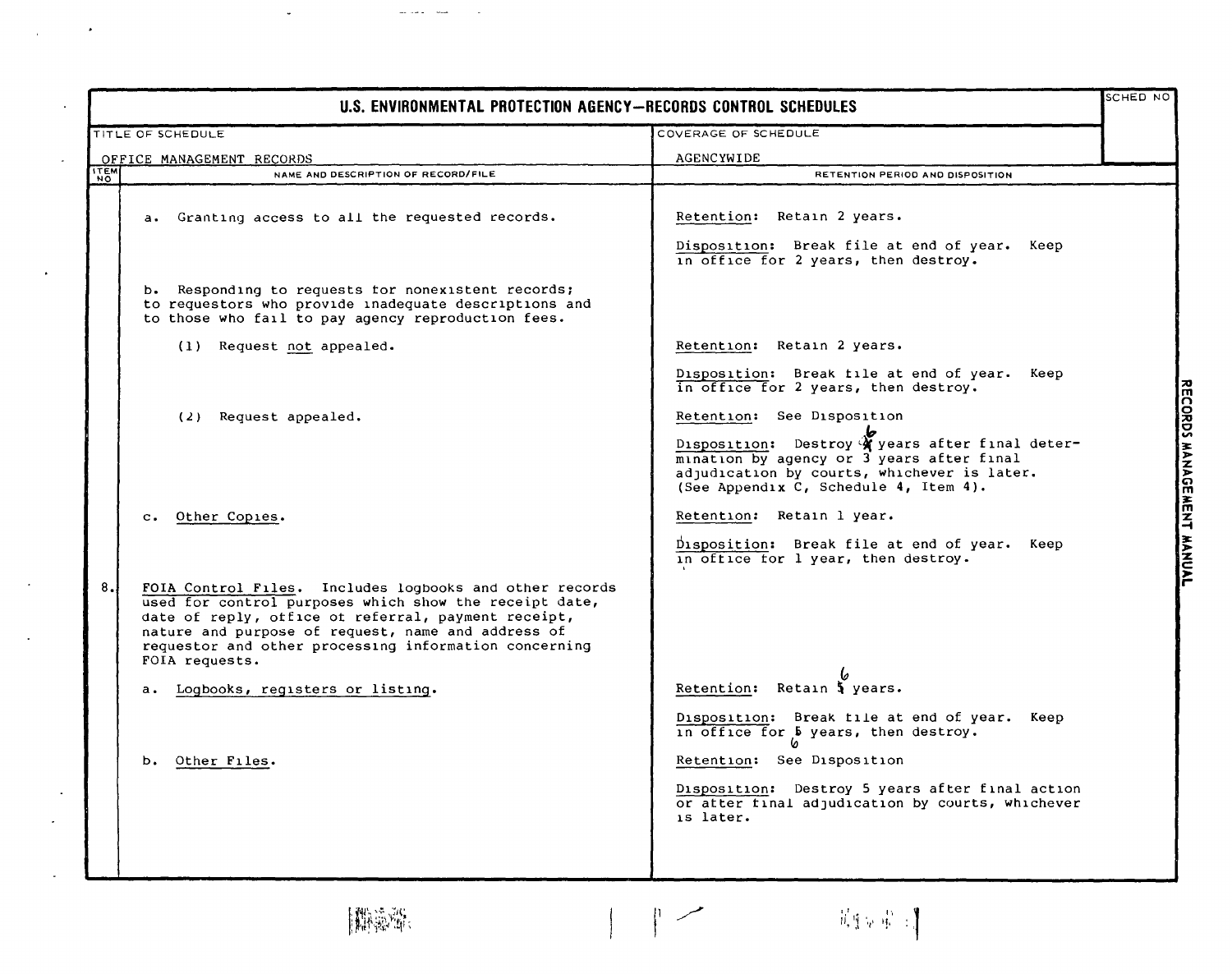|                 | U.S. ENVIRONMENTAL PROTECTION AGENCY-RECORDS CONTROL SCHEDULES                                                                                                                                                                                                                                                                                                                                                                                                                          |                                                                                                                                                                      | <b>SCHED NO</b>           |
|-----------------|-----------------------------------------------------------------------------------------------------------------------------------------------------------------------------------------------------------------------------------------------------------------------------------------------------------------------------------------------------------------------------------------------------------------------------------------------------------------------------------------|----------------------------------------------------------------------------------------------------------------------------------------------------------------------|---------------------------|
|                 | TITLE OF SCHEDULE                                                                                                                                                                                                                                                                                                                                                                                                                                                                       | COVERAGE OF SCHEDULE                                                                                                                                                 |                           |
|                 | OFFICE MANAGEMENT RECORDS                                                                                                                                                                                                                                                                                                                                                                                                                                                               | <b>AGENCYWIDE</b>                                                                                                                                                    |                           |
| <b>TEM</b>      | NAME AND DESCRIPTION OF RECORD/FILE                                                                                                                                                                                                                                                                                                                                                                                                                                                     | RETENTION PERIOD AND DISPOSITION                                                                                                                                     |                           |
| 9.1             | Reading or Chron Files. Includes unotticial copies of<br>all correspondence and memoranda prepared by an office.<br>tiled chronologically and kept for convenient office<br>reference. (Reference copies only.)                                                                                                                                                                                                                                                                         | Retention: Retain current plus 1 year.<br>Disposition: Keep in office current plus I<br>additional year, then destroy.                                               |                           |
| 10 <sub>1</sub> | Travel Expense Files. Includes reference copies of travel<br>records used to account for employees while on travel<br>status, and to request reimbursement or balance due on<br>travel tunds authorized. Records consist of travel<br>authorization record, travel advance applications,<br>transportation requests, travel voucher copies,<br>reimbursement claim copies, copies of hotel, meal,<br>and other expense receipts and related correspondence.<br>(Reference copies only.) | Retention: Retain 2 years.<br>Disposition: Break file each year. Keep in<br>office for 2 years, then destroy.                                                        |                           |
| 11 <sub>1</sub> | Personnel Reference Files. Includes reference copies of<br>personnel records maintained at the supervisory level.<br>Records consist of copies of personal qualifications-<br>statements, position descriptions, personnel action<br>forms, pertormance evaluations, and other related records<br>(Reference copies only.)                                                                                                                                                              | Retention: Retain until separation or termi-<br>nation of employment.<br>Disposition: Keep in office until separation<br>or termination of employment, then destroy. | RECORDS MANAGEMENT MANUAL |
| 12 <sub>1</sub> | Employee Training Files. Includes reference copies of<br>employee training records, maintained at the supervisory<br>level Records consist of training request, authorization,<br>and record torms, nomination forms, interagency training<br>agreement forms, and other related correspondence and<br>records. (Reference copies only.)                                                                                                                                                | Retention: Retain current plus 1 year.<br>Disposition: Keep in office current plus 1<br>additional year, then destroy -                                              |                           |
| 13 <sub>1</sub> | Requests/Requisitions for Supplies or Services. Includes<br>reterence copies of requests for office services or<br>supplies, printing, etc. Records consists of procurement<br>requests/requisition forms, requests for duplicating or<br>printing, building/labor services, machine requests, and<br>other related records. (Reference copies only.)                                                                                                                                   | Retention: Retain current plus 1 year.<br><del>Droposition: Kaep in office current</del> plus l<br>additional year, then destroy.                                    |                           |
| 14 <sub>1</sub> | Office Equipment Service Contracts File. Includes<br>Teterence copies of sorvice agreements for office<br>equipment maintenance, or other contractural agreements<br>for office services. (Reference copies only.)                                                                                                                                                                                                                                                                      | Retention: Retain until obsolete or superseded.<br>Disposition: Keep in office until obsorete<br>or superseded by new agreement, then destroy.                       |                           |

 $\sim 10^{11}$ 

 $\sim$ 

 $|\mathfrak{P}_{\alpha}(\mathbb{S}^n)|$ 

 $\mathcal{L}$ 

 $\bullet$ 

 $\boldsymbol{\epsilon}$ 

 $\sim$ 

 $\omega$ 

**Contract Contract Contract Contract** 

 $\mathcal{L}^{(p)}$  and  $\mathcal{L}$ 

 $\mathcal{A}^{\text{max}}$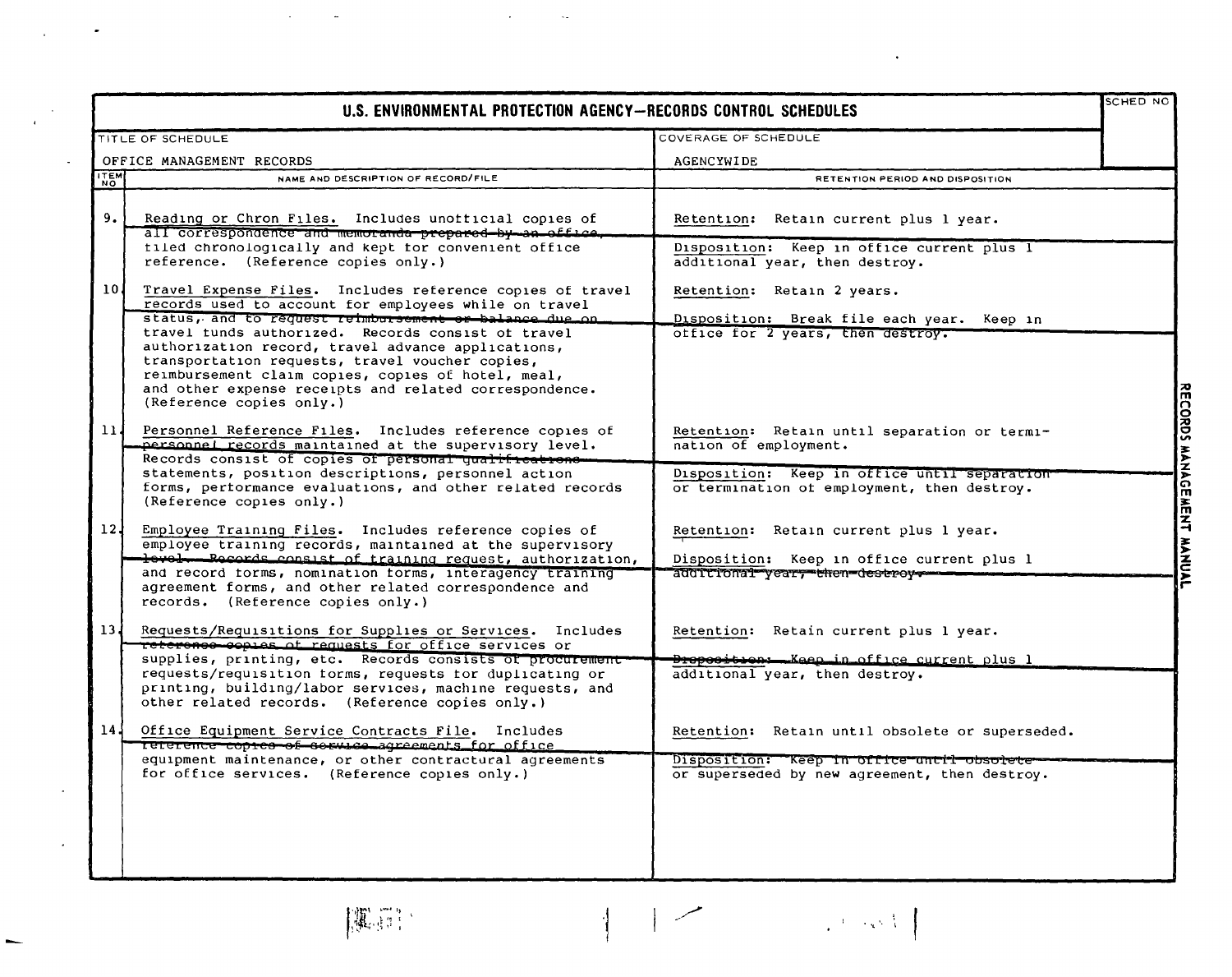|                          | U.S. ENVIRONMENTAL PROTECTION AGENCY-RECORDS CONTROL SCHEDULES                                                                                                                            |                                                                                                |  |
|--------------------------|-------------------------------------------------------------------------------------------------------------------------------------------------------------------------------------------|------------------------------------------------------------------------------------------------|--|
|                          | TITLE OF SCHEDULE                                                                                                                                                                         | COVERAGE OF SCHEDULE                                                                           |  |
|                          | OFFICE MANAGEMENT RECORDS                                                                                                                                                                 | AGENCYWIDE                                                                                     |  |
| <b>ITEM</b><br><b>NO</b> | NAME AND DESCRIPTION OF RECORD/FILE                                                                                                                                                       | RETENTION PERIOD AND DISPOSITION                                                               |  |
| 15J                      | EPA Directives. Includes copies of all issuances of the<br>Agency directives systems, used by operating personnel as                                                                      | Retention: Retain until obsolete or superseded.                                                |  |
|                          | a reterence to Agency policies and procedures. Includes<br>all orders, manuals, notices, and other official issuances.<br>(Reference copies only.)                                        | Disposition: Keep current in office until<br>obsolete or superseded, then destory.             |  |
| 16J                      | Timekeeper's Records. Includes records maintained by time-<br>Resport at the supervisory level to account for employees'<br>time for pay and other purposes. Records consist of copies    | Retention: Retain current plus 1 additional<br>year.                                           |  |
|                          | of Time and Attendance Reports and copies of all supporting<br>report forms, including logs used to make original entries<br>of hours worked and leave expended. (Reference copies only.) | Disposition: Keep in office current plus 1<br>additional year, then destroy                    |  |
| 17.1                     | Application for Employment -- Persons Not Hired. Includes<br>personal qualifications statement, interview records, and                                                                    | Retention: Retain 2 years.                                                                     |  |
|                          | other records used in recruitment and selection of persons-<br>considered for employment. (Reference copies only.)                                                                        | Disposition: Keep in office for 2 years, then<br>destroy providing all equal employment appar- |  |
|                          |                                                                                                                                                                                           | tunity requirements have been met.                                                             |  |
|                          |                                                                                                                                                                                           |                                                                                                |  |
|                          |                                                                                                                                                                                           |                                                                                                |  |
|                          |                                                                                                                                                                                           |                                                                                                |  |
|                          |                                                                                                                                                                                           |                                                                                                |  |
|                          |                                                                                                                                                                                           |                                                                                                |  |
|                          |                                                                                                                                                                                           |                                                                                                |  |
|                          |                                                                                                                                                                                           |                                                                                                |  |
|                          |                                                                                                                                                                                           |                                                                                                |  |
|                          |                                                                                                                                                                                           |                                                                                                |  |
|                          |                                                                                                                                                                                           |                                                                                                |  |
|                          |                                                                                                                                                                                           |                                                                                                |  |
|                          |                                                                                                                                                                                           |                                                                                                |  |

 $\mathbb{R}$ 

 $\begin{array}{c} \begin{array}{c} \begin{array}{c} \begin{array}{c} \end{array} \end{array} \end{array} \end{array} \end{array}$ 

 $\label{eq:2} \frac{1}{\sqrt{2}}\left[\frac{1}{2}\left(1-\frac{1}{2}\right)\right] \left[\frac{1}{2}\right] \left[\frac{1}{2}\right]$ 

 $\omega_{\rm{max}}$  as

**INFORMATION** 

 $\mathcal{L}_{\mathcal{A}}$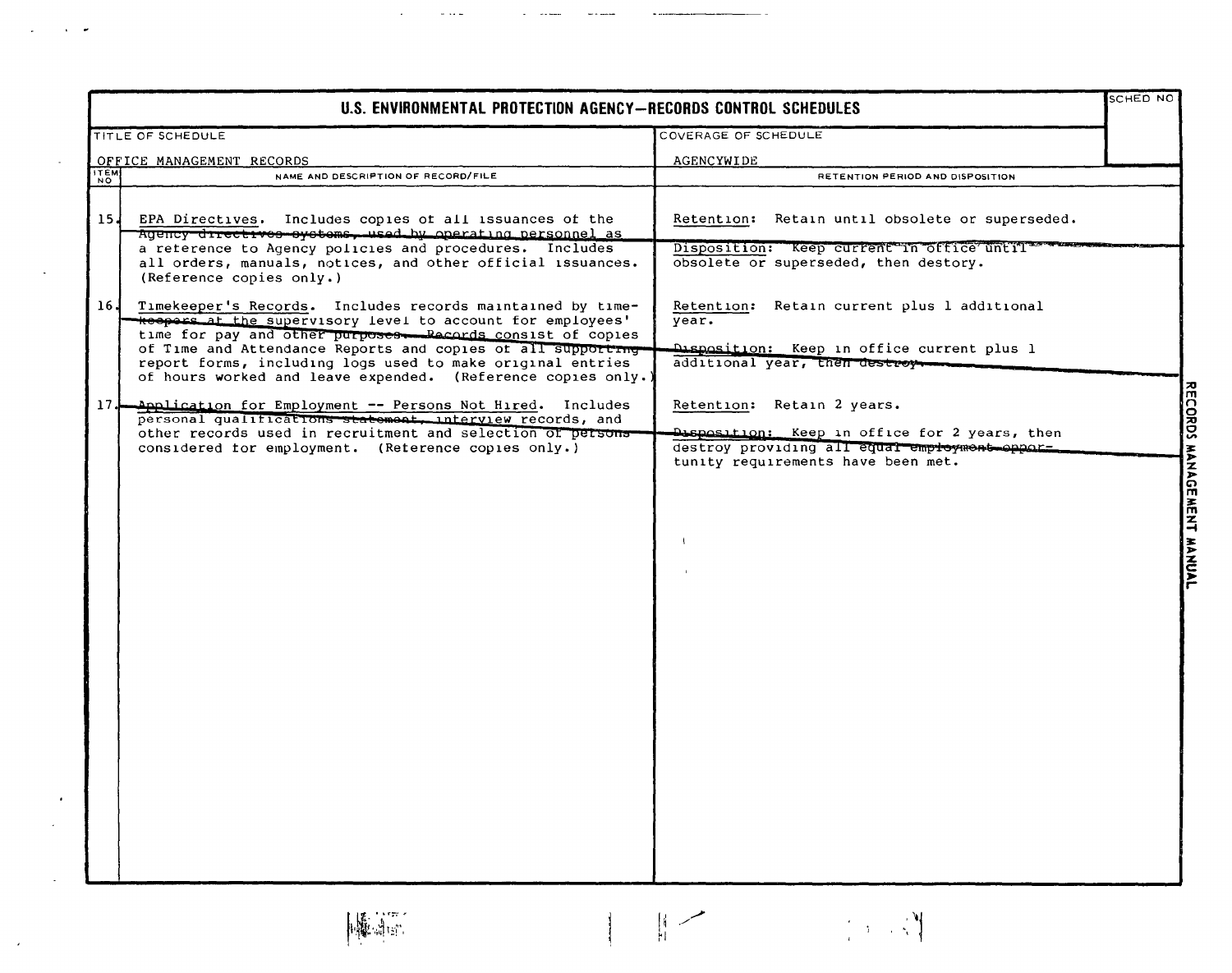Atch to SF 115 (Revi: Item Numbers compared to revious Item Numbers,<br>Schedule Number, and NARS Job Number)

| Title Of Schedule: |  | Office Management Records |  |
|--------------------|--|---------------------------|--|
|--------------------|--|---------------------------|--|

| REVISED<br>Item Numbers<br>$1.$ (New)      | Item No.                             | $\Delta$<br>PREVIOUS<br>Schedule No. | NARS Job No.         |
|--------------------------------------------|--------------------------------------|--------------------------------------|----------------------|
| $\boldsymbol{\mathsf{H}}$<br>2.            |                                      |                                      |                      |
| $\pmb{\mathfrak{m}}$<br>3.                 |                                      |                                      |                      |
| $\pmb{\mathfrak{m}}$<br>$\boldsymbol{4}$ . |                                      |                                      |                      |
| $\boldsymbol{\mathsf{H}}$<br>5.            |                                      |                                      |                      |
| $\pmb{\mathfrak{m}}$<br>6.                 |                                      |                                      |                      |
| $\sqrt{7}$ .<br>$\bullet$                  | $\bf 8$ .                            | $C-1$                                | $NCI-412-78-6$       |
| $\bf 8$ .                                  | 9.                                   | $\mathbf{H}^{(1)}$                   | $\pmb{\cdot}$        |
| 9.                                         | $1$ .                                | $B-22$                               | $NC1 - 412 - 75 - 4$ |
| $10$ .                                     | 2.                                   |                                      |                      |
| 11.                                        | 3.                                   |                                      |                      |
| 12.                                        | 4.                                   |                                      |                      |
| 13.                                        | $5.$                                 |                                      |                      |
| 14.                                        | $\mathbf 6$ .                        |                                      |                      |
| 15.                                        | $7$ .                                |                                      |                      |
| 16.                                        | $\bf 8$ .                            |                                      |                      |
| 17.                                        | $\bar{\phantom{a}}$<br>$\mathsf 9$ . |                                      |                      |

 $\frac{1}{4}$